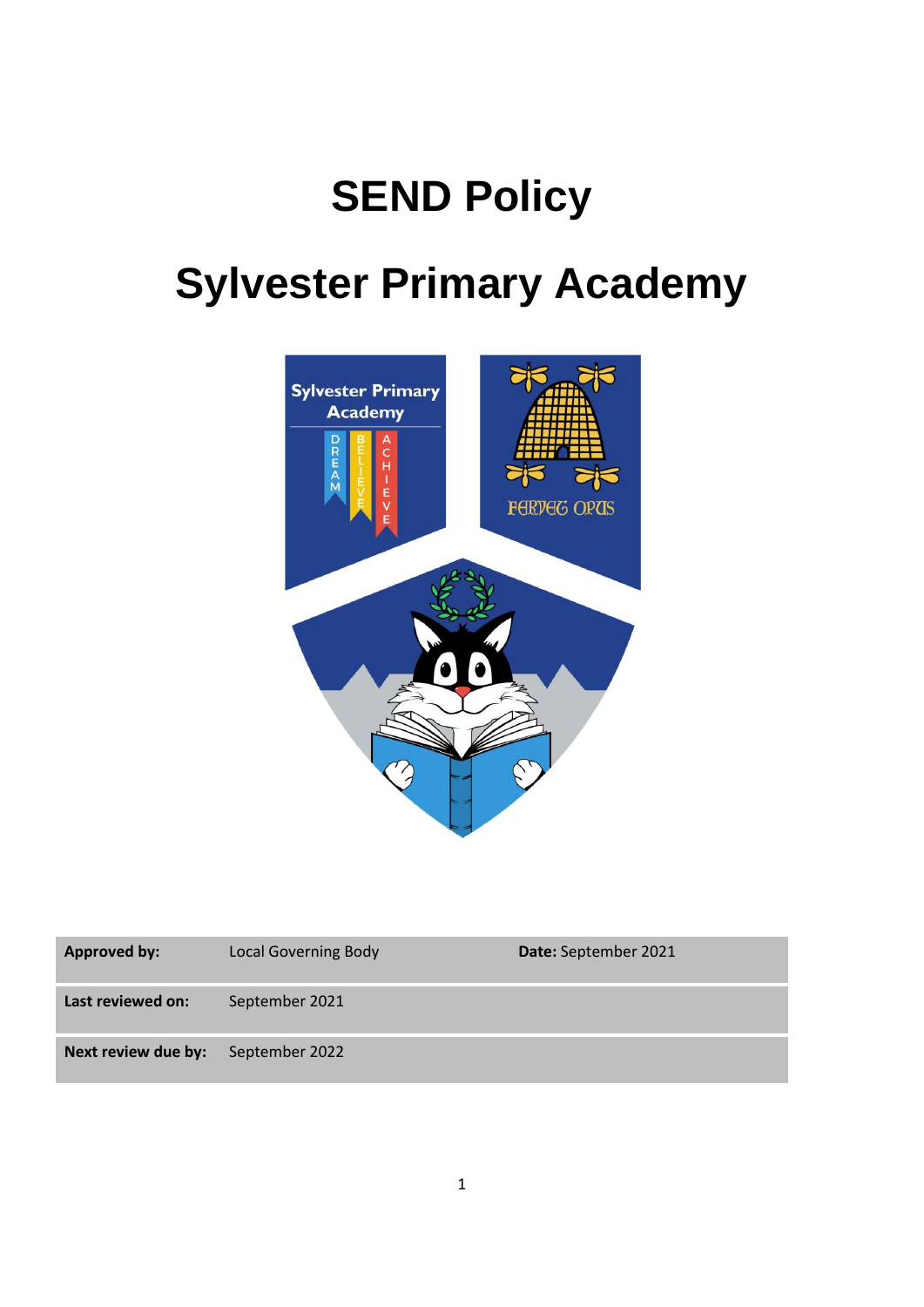

## Sylvester Primary Academy **Special Educational Needs and Disability Policy**

Adopted: September 2021 Review date: September 2022

## **Contents:**

Mission Statement

- 1. Aims and objectives
- 2. Responsibility for the coordination of SEND provision
- 3. Arrangements for coordinating SEND provision
- 4. Admission arrangements
- 5. Specialist SEND provision
- 6. Facilities for pupils with SEND
- 7. Allocation of resources for pupils with SEND
- 8. Identification of pupils' needs
- 9. Access to the curriculum, information and associated services
- 10. Inclusion of pupils with SEND
- 11. Evaluating the success of provision
- 12. Complaints procedure
- 13. In service training (CPD)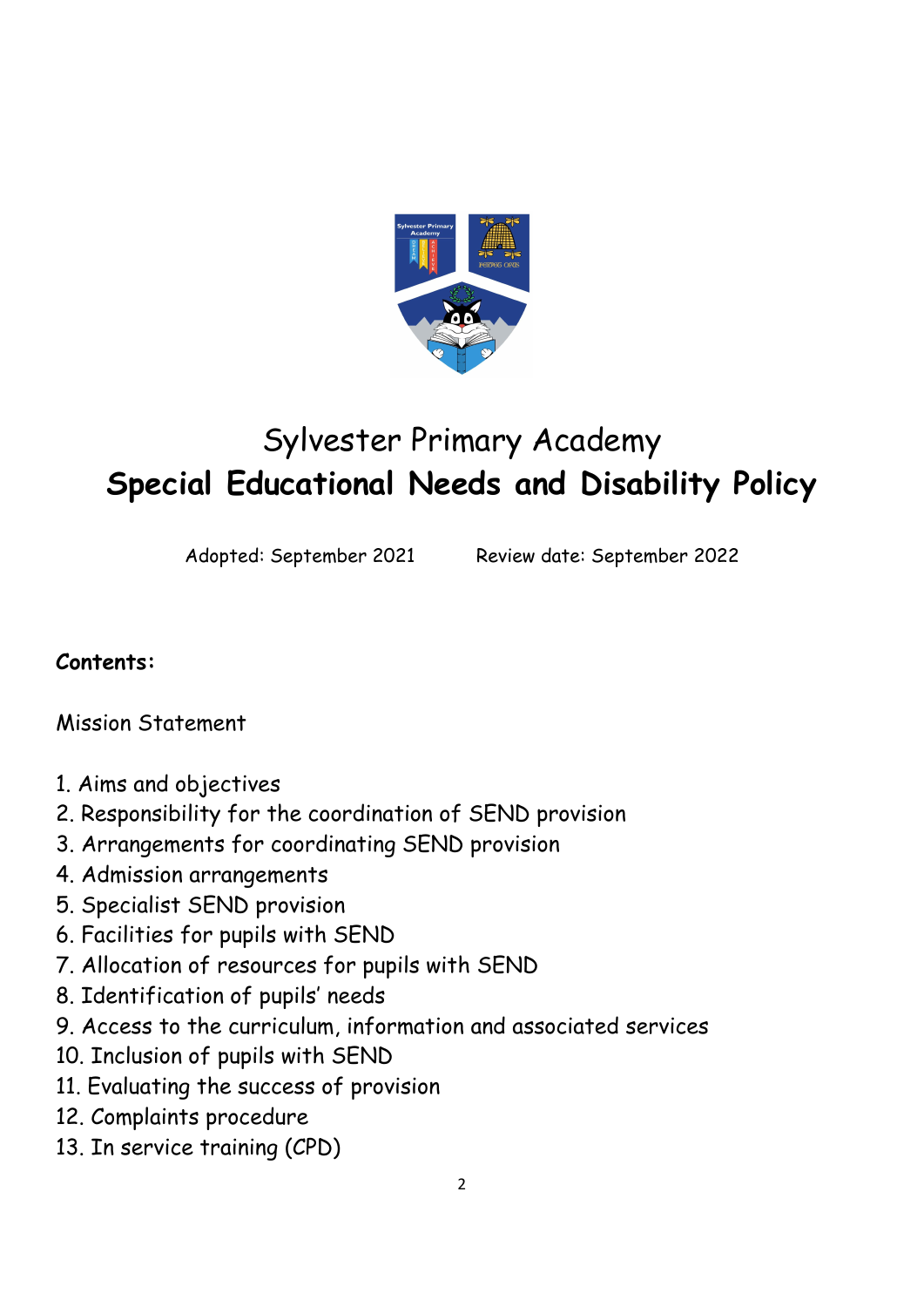- 14. Links to support services
- 15. Working in partnership with parents
- 16. Links with other schools
- 17. Links with other agencies and voluntary organisations

**Definitions of special educational needs (SEND) taken from section 20 of the Children and Families Act 2014 and Special Educational Needs and Disability Code of Practice: 0 to 25 years (Department for Education and Department of Health (2015).**

A child or young person has SEND if they have a learning difficulty or disability which calls for special educational provision to be made for them. A child of compulsory school age or a young person has a learning difficulty or disability if they:

a) Have a significantly greater difficulty in learning than the majority of others of the same age.

b) Have a disability which prevents or hinders them from making use of educational facilities of a kind generally provided for others of the same age in schools within the area of the local authority.

A child under compulsory school age has special educational needs if they fall within the definition at (a) or (b) above or would do so if special educational provision was not made for them. (Children and Families Act 2014).

A pupil has SEND where their learning difficulty or disability calls for special educational provision, namely provision different from or additional to that normally available to pupils of the same age. (Code of Practice January 2015).

Children must not be regarded as having a learning difficulty solely because the language or form of language of their home is different from the language in which they will be taught.

The Children and Families Act 2014 came into force from the 1st September 2014. The SEND Code of Practice also accompanies this legislation - Special Educational Needs and Disability Code of Practice: 0 to 25 years (Department for Education and Department of Health (2015).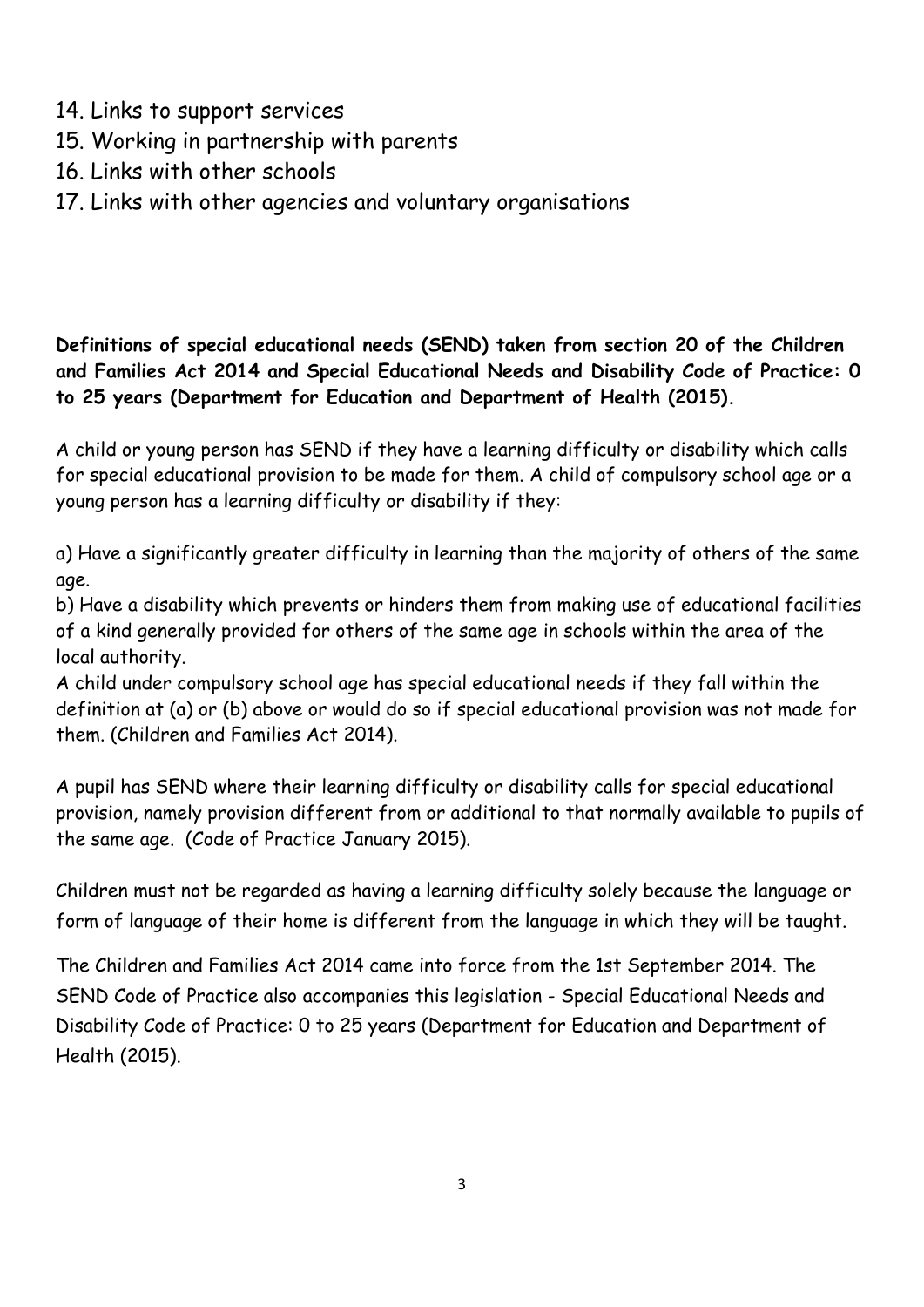Sylvester Primary Academy delivers provision for learners with Special Educational Needs and Disabilities (SEND) in accordance with the principles and guidance in the Code of Practice (COP). More details about the reforms and the SEND Code of Practice can be found on the Department for Education's website:

[www.education.gov.uk/schools/pupilsupport/sen](http://www.education.gov.uk/schools/pupilsupport/sen)

The SEND Local Offer is a resource which is designed to support children and young people with special educational needs and/or disabilities and their families. It describes the services and provision that are available both to those families in Knowsley that have an Education, Health and Care Plan and those who do not have a plan, but still experience some form of special educational need. The SEND Local Offer includes information about public services across education, health and social care, as well as those provided by the private, voluntary and community sectors. The Local Offer can be found on the Knowsley Council Website [www.knowsley.gov.uk](http://www.knowsley.gov.uk/)

#### **Mission statement**

#### **Dream, Believe, Achieve!**

Our purpose is to develop our children's individual talents and abilities to their full potential by providing: a happy, safe school environment which promotes high achievement; broad interests; self discipline; respect for all and care of others; whilst fostering an equal partnership with parents

At Sylvester Primary Academy we are proud to provide a safe, stimulating and inclusive learning environment where every member of our community is valued and respected. Our broad, balanced, creative curriculum and enrichment activities provide opportunities for everyone to achieve and succeed. We celebrate our achievements, gifts and cultural diversity, irrespective of individual differences. Together we take pride in making a positive contribution to our school and the wider community.

#### **1. Aims and objectives**

#### **Aims**

We aim to provide every child with access to a broad and balanced education. This includes the National Curriculum in line with the Special Educational Needs and Disability Code of Practice 2015.

#### **Objectives**

· **Staff members seek to identify the needs of pupils with SEND as early as possible.** This is most effectively done by gathering information from parents,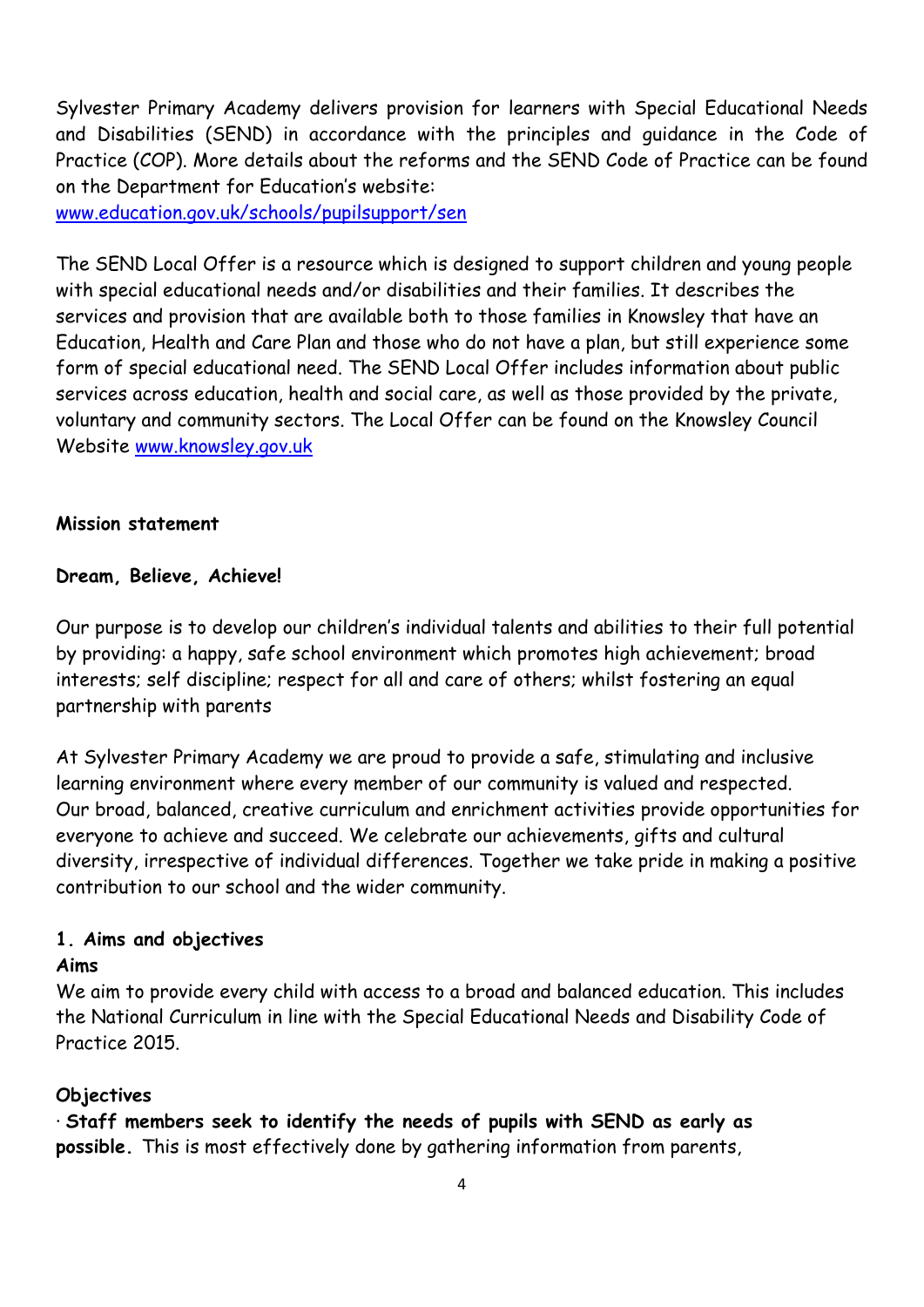education, health and care services and early years settings prior to the child's entry into the school.

· **Monitor the progress of all pupils** in order to aid the identification of pupils with SEND. Continuous monitoring of those pupils with SEND by their teachers will help to ensure that they are able to reach their full potential.

· **Make appropriate provision to overcome all barriers to learning and ensure pupils with SEND have full access to the National Curriculum**. This will be co-ordinated by the SENDCo and Headteacher and will be carefully monitored and regularly reviewed in order to ensure that individual targets are being met and all pupils' needs are catered for.

· **Work with parents** to gain a better understanding of their child, and involve them in all stages of their child's education. This includes supporting them in terms of understanding SEND procedures and practices and providing regular feedback on their child's progress.

· **Work with and in support of outside agencies** when the pupils' needs cannot be met by the school alone. Some of these services include Southern Area Support Team, Education Improvement Team (SEND); including specialist teachers to support children with Autistic Spectrum Condition, Inclusion Support Worker, Primus Educational Psychology Service, Speech and Language Therapy, Occupational Therapy (including Sensory), Children and Adult Mental Health Service CAMHS and Butterflies (Counselling Service).

· **Create a school environment where pupils can contribute to their own learning.** This means encouraging relationships with adults in school where pupils feel safe to voice their opinions of their own needs, and carefully monitoring the progress of all pupils at regular intervals. Pupil participation is encouraged through school by wider opportunities such as school council, residential visits, school plays, sports teams and buddies in the playground.

#### **2. Responsibility for the coordination of SEND provision**

· The person responsible for overseeing the provision for children with SEND is Ms Ruth Harrison (Principal)

· The person co-ordinating the day to day provision of education for pupils with SEND is Miss Helen Brenchley [SENDCO]. Miss Brenchley can be contacted at the school on 0151 477 8320 or via email at [helen.brenchley@knowsley.gov.uk.](mailto:helen.brenchley@knowsley.gov.uk)

The SEND governor at Sylvester Primary Academy is Mr C Freeney. He can be contacted via the Principal or Chair of Governors.

#### **3. Arrangements for coordinating SEND provision**

The SENDCO will hold details of all SEND records for individual pupils. **All staff can access:**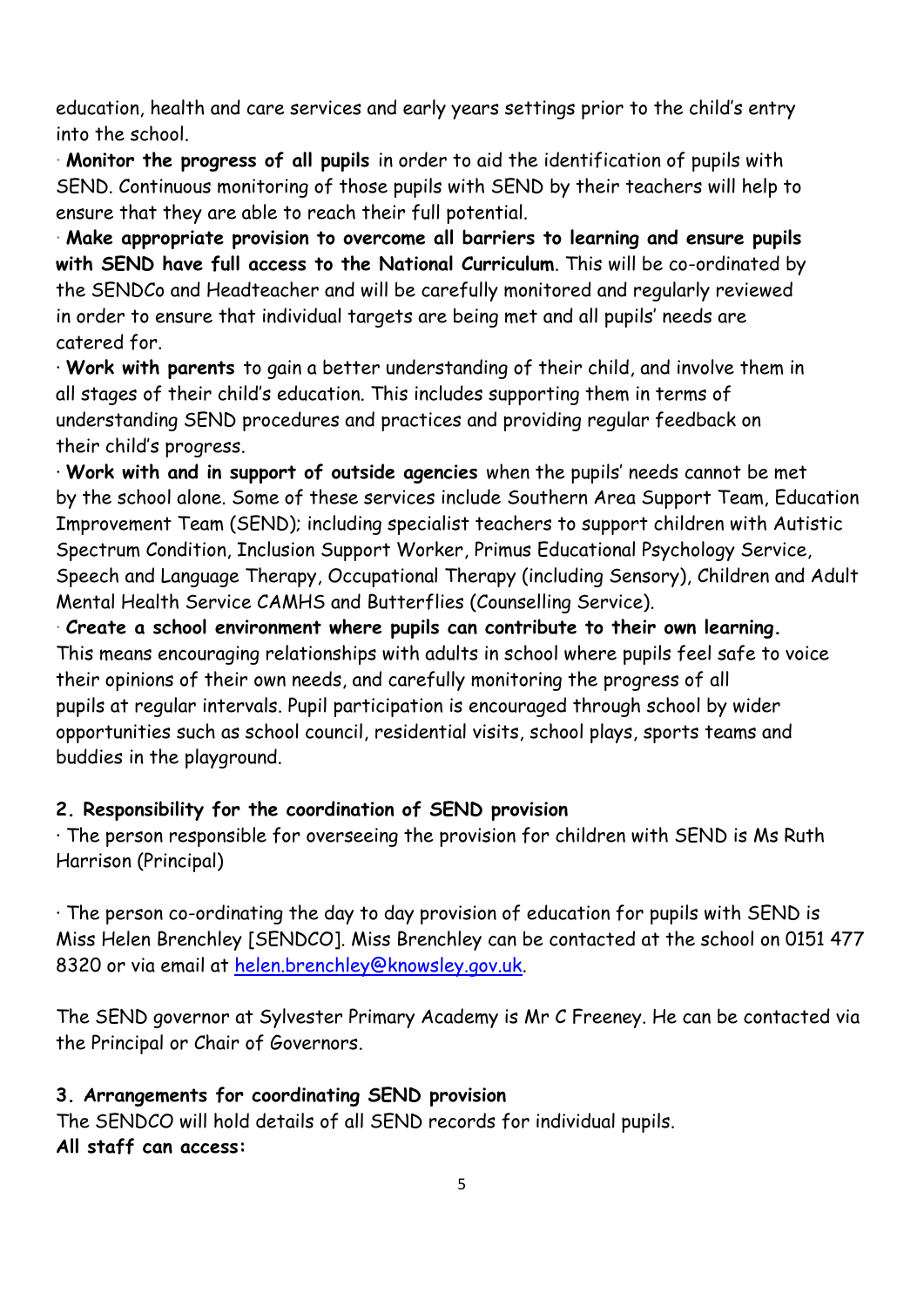· The Sylvester Primary Academy SEND Policy and SEND Information Report.

· A copy of the full SEND Register.

· Guidance on identification of SEND in the Code of Practice.

· Information on individual pupils' special educational needs, including pupil profiles and targets set.

· Practical advice, teaching strategies, and information about types of special educational needs and disabilities

· Information available through Knowsley's SEND Local Offer.

This policy is made accessible to all staff and parents in order to aid the effective coordination of the school's SEND provision.

## **4. Admission arrangements**

Please refer to the information contained in our school prospectus.

The admission arrangements for all pupils are in accordance with national legislation, including the Equality Act 2010. This includes children with any level of SEND; those with Education, Health and Care Plans and those without.

## **5. Specialist SEND provision**

We are committed to whole school inclusion. In our school we support children with a range of special educational needs. We will seek specialist SEND provision and training from SEND services where necessary.

## **6. Facilities for pupils with SEND**

The school complies with all relevant accessibility requirements, please see the school accessibility plan for more details.

## **7. Allocation of resources for pupils with SEND**

Pupils in receipt of an Education and Health Care Plan (EHCP) will receive initial funding from the designated school's budget. Additional 'Higher Level Needs' funding for more complex cases will be provided by the Local Authority.

## **8. Identification of pupils needs**

## **Identification**

See definition of Special Educational Needs at start of policy.

## **A Graduated Approach:**

## **Quality First Teaching**

a) Any pupils who are falling significantly outside of the range of expected academic achievement in line with predicted performance indicators and grade boundaries will be monitored.

b) Once a pupil has been identified as possibly having SEND they will be closely monitored by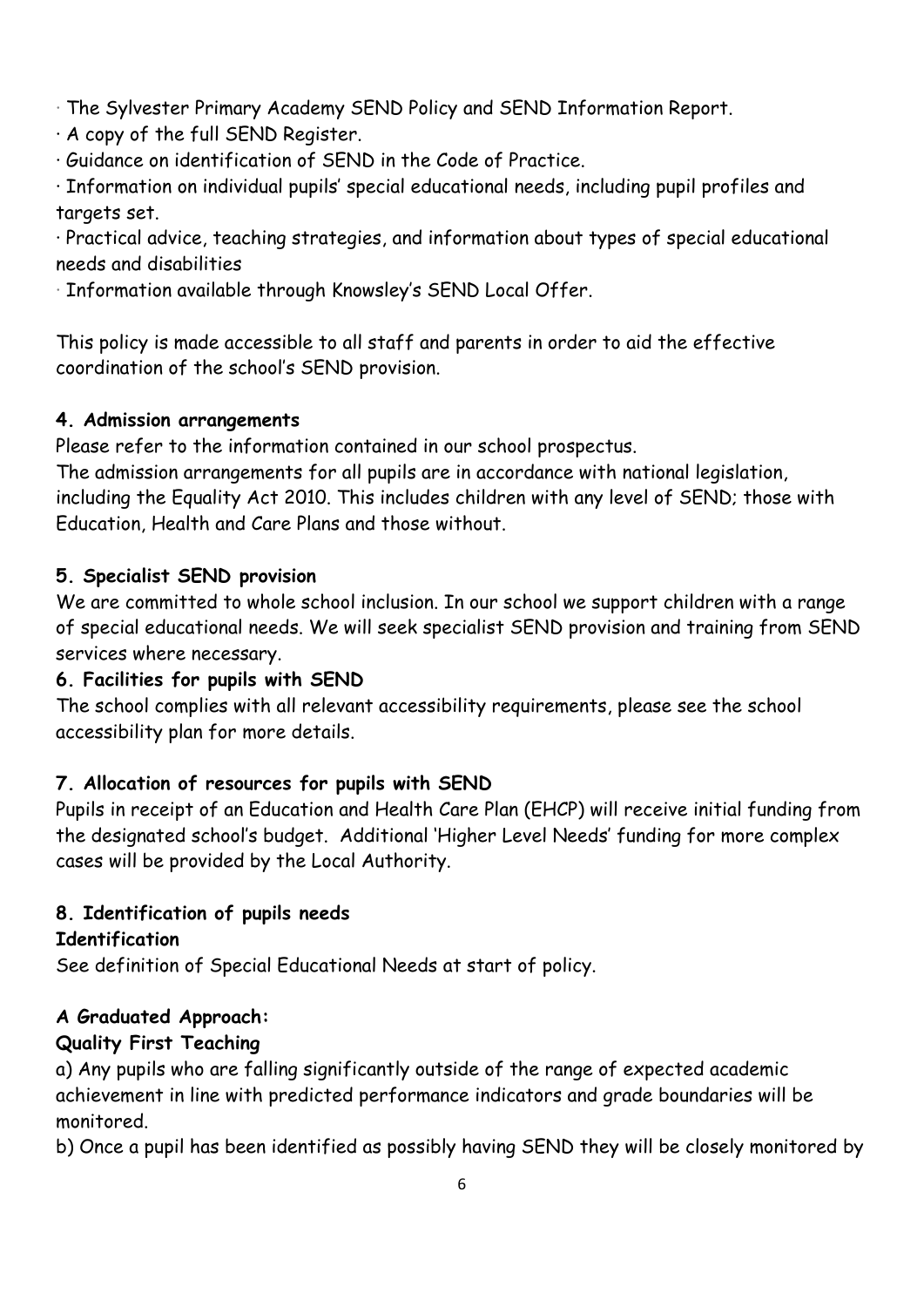staff in order to gauge their level of learning and possible difficulties.

c) The child's class teacher will take steps to provide differentiated learning opportunities that will aid the pupil's academic progression and enable the teacher to better understand the provision and teaching style that needs to be applied.

d) The SENDCO will be consulted as needed for support and advice and may wish to observe the pupil in class.

e) Through (b) and (d) it can be determined which level of provision the child will need going forward.

f) If a pupil has recently been removed from the SEND register they may also fall into this category as continued monitoring will be necessary.

g) Parents will be informed fully of every stage of their child's development and the circumstances under which they are being monitored. They are encouraged to share information and knowledge with the school.

h) The child is recorded by the school as being under observation due to concern by parent or teacher but this does not automatically place the child on the school's SEND register. Any concerns will be discussed with parents informally or during parent's evenings.

i) Parents evening's are used to monitor and assess the progress being made by children.

#### **SEND Support**

Where it is determined that a pupil does have SEND, parents will be formally advised of this and the pupil will be added to the SEND register. The aim of formally identifying a pupil with SEND is to help school ensure that effective provision is put in place and so remove barriers to learning. The support provided consists of a four – part process:

- · Assess
- · Plan
- · Do
- · Review

This is an ongoing cycle to enable the provision to be refined and revised as the understanding of the needs of the pupil grows. This cycle enables the identification of those interventions which are the most effective in supporting the pupil to achieve good progress and outcomes.

#### **Assess**

This involves clearly analysing the pupil's needs using the class teacher's assessment and experience of working with the pupil, details of previous progress and attainment, comparisons with peers and national data, as well as the views and experience of parents. The pupil's views and where relevant, advice from external support services will also be considered. Any parental concerns will be noted and compared with the school's information and assessment data on how the pupil is progressing.

This analysis will require regular review to ensure that support and intervention is matched to need, that barriers to learning are clearly identified and being overcome and that the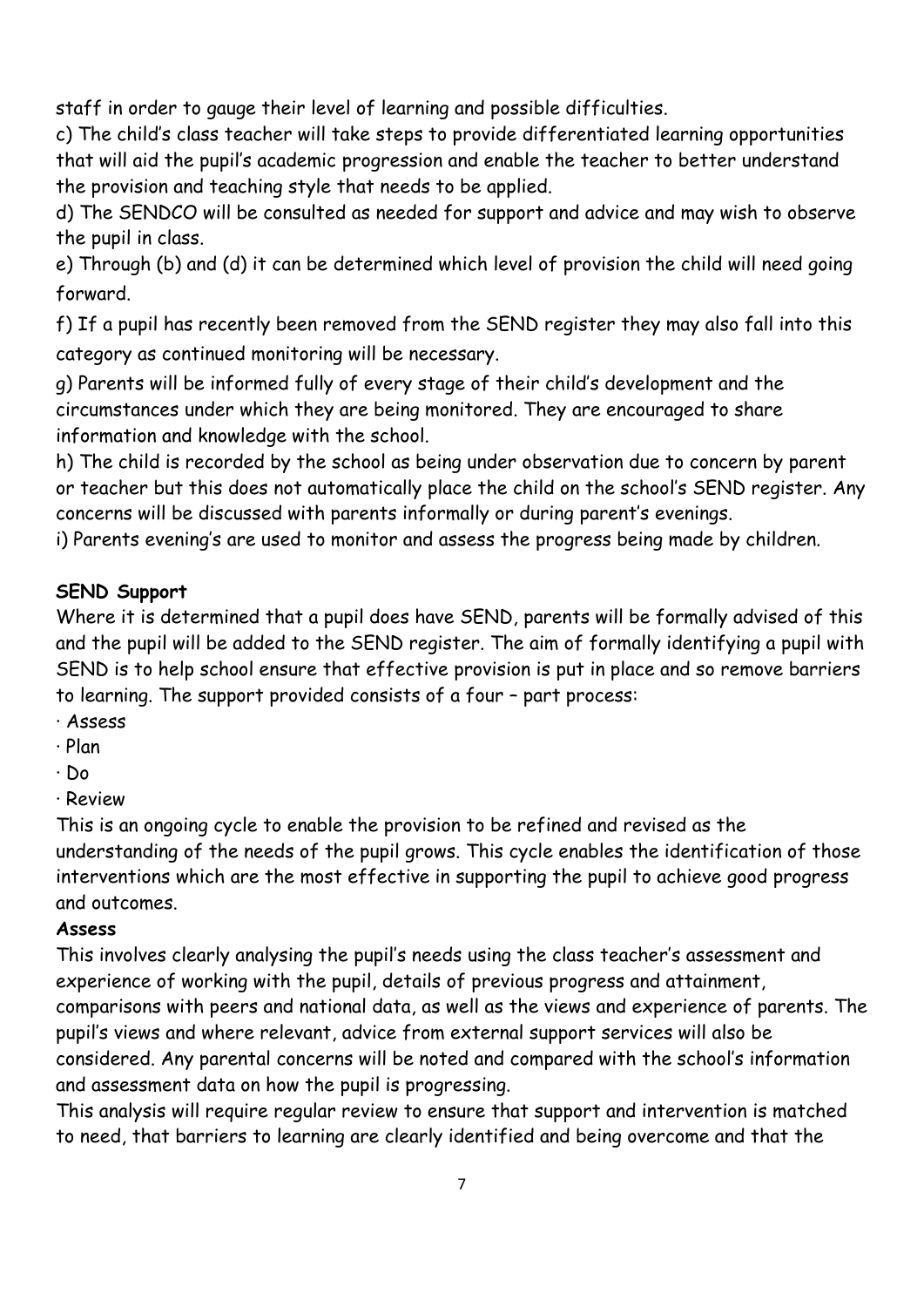interventions being used are developing and evolving as required. Where external support staff e.g. Educational Psychologist, Speech and Language Therapy, CAMHS are already involved their work will help inform the assessment of need. Where they are not involved they may be contacted, if this is felt to be appropriate, following discussion and agreement from parents.

#### **Plan**

Planning will involve consultation between the teacher, SENDCO, parents and if required external support e.g. Educational Psychologist, Speech and Language Therapy, CAMHS to agree the adjustments, interventions and support that are required; the impact on progress, development and or behaviour that is expected and a clear date for review. Parental involvement will be sought, where appropriate, to reinforce or contribute to progress at home. All those working with the pupil, including support staff will be informed of their individual needs, the support that is being provided, any particular teaching strategies/approaches that are being employed and the outcomes that are being sought. **Do**

The class teacher remains responsible for working with the child on a day-to-day basis. They will retain responsibility even where the interventions may involve group or one-to-one teaching away from the main class teacher. They will work closely with teaching assistants and to plan and assess the impact of support and interventions and links with classroom teaching. Support with further assessment of the pupil's strengths and weaknesses, problem solving and advising of the implementation of effective support will be provided by the SENDCO.

#### **Review**

Reviews of a child's progress will be made regularly. The review process will evaluate the impact and quality of the support and interventions. It will also take account of the views of the pupil and their parents. The class teacher, in conjunction with the SENDCO will revise the support and outcomes based on the pupil's progress and development making any necessary amendments going forward, in consultation with parents and the pupil. Pupils with an Education Health and Care Plan will have a detailed annual review and an interim review where necessary.

#### **Referral for an Education, Health and Care Plan**

If a child has lifelong or significant difficulties they may undergo a Statutory Assessment Process which is usually requested by the school but can be requested by a parent. This will occur where the complexity of need or a lack of clarity around the needs of the child are such that a multi-agency approach to assessing that need, to planning provision and identifying resources, is required. The decision to make a referral for an Education, Health and Care Plan will be taken at a progress review.

The application for an Education, Health and Care Plans will combine information from a variety of sources including: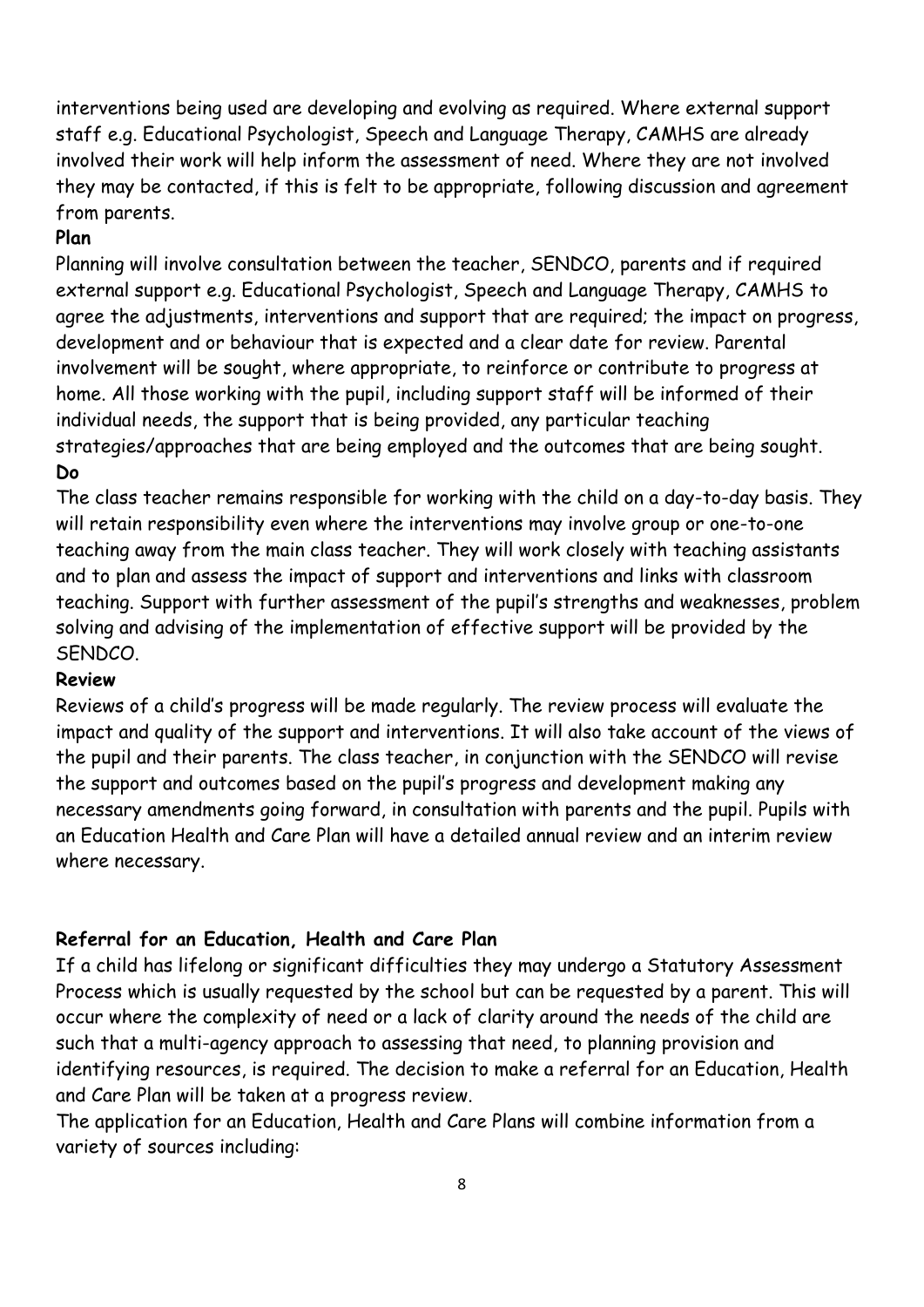- · Parents
- · Teachers
- · SENDCO
- · Social Care
- · Health professionals
- . Educational Psychologist

Information will be gathered relating to the current provision provided, action points that have been taken, and the preliminary outcomes of targets set. A decision will be made by a group of people from education, health and social care about whether or the child is eligible for an EHC Plan. Parents have the right to appeal against a decision not to initiate a statutory assessment leading to an EHC plan.

Further information about EHC Plans can found via the SEND Local Offer: [www.knowsley.gov.uk](http://www.knowsley.gov.uk/) (search for SEND) or by contacting the Parent Partnership Service on 0151 443 3283.

## **Education, Health and Care Plans [EHC Plan]**

Following Statutory Assessment, an EHC Plan will be provided by Knowsley Council, if it is decided that the child's needs are not being met by the support that is ordinarily available. The school and the child's parents will be involved developing and producing the plan.

Parents have the right to appeal against the content of the EHC Plan. They may also appeal against the school named in the Plan if it differs from their preferred choice. Once the EHC Plan has been completed and agreed, it will be kept as part of the pupil's formal record and reviewed at least annually by staff, parents and the pupil. The annual review enables provision for the pupil to be evaluated and, where appropriate, for changes to be put in place, for example, reducing or increasing levels of support.

## **9. Access to the curriculum, information and associated services**

Pupils with SEND will be given access to the curriculum through the specialist SEND provision provided by the school as is necessary, as far as possible, taking into account the wishes of their parents and the needs of the individual. Every effort will be made to educate pupils with SEND alongside their peers in a mainstream classroom setting. Where this is not possible, the SENDCO will consult with the child's parents for other flexible arrangements to be made. Regular training and learning opportunities for staff on the subject of SEND and SEND teaching are provided in the school. Staff members are kept up to date with teaching methods which will aid the progress of all pupils including those with SEND. In class, provision and support are deployed effectively to ensure the curriculum is differentiated where necessary. We make sure that individual or group tuition is available where it is felt pupils would benefit from this provision. We set appropriate individual targets that motivate pupils to do their best, and celebrate achievement at all levels.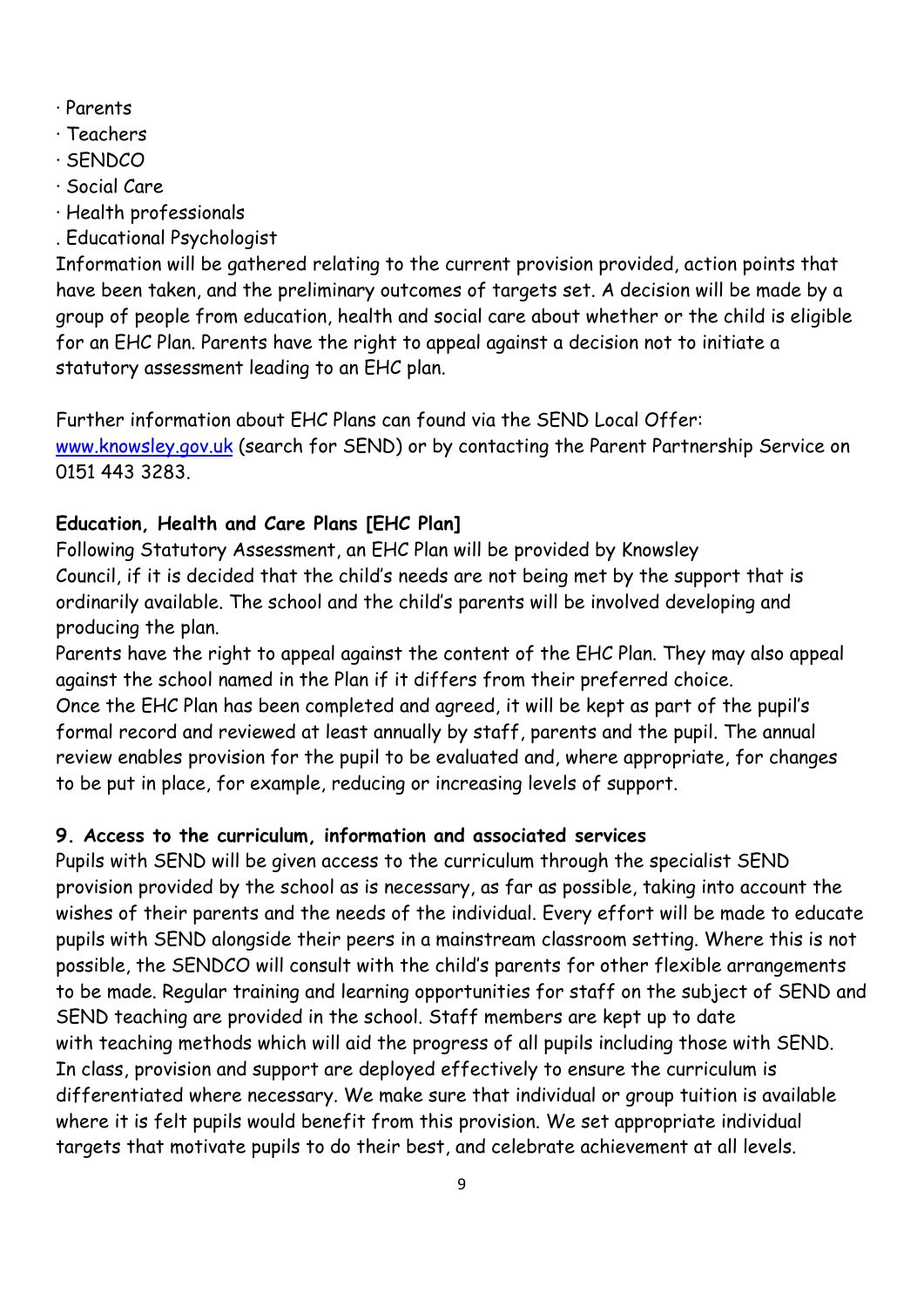#### **10. Inclusion of pupils with SEND**

The Principal and SENDCO oversee the school's policy for inclusion and are responsible for ensuring that it is implemented effectively throughout the school. The school curriculum is regularly reviewed to ensure that it promotes the inclusion of all pupils. This includes learning outside the classroom. The school will seek advice, as appropriate, around individual pupils, from external support services such as Early Help/TAF and the Multi-Agency Safeguarding Hub and Local Education Officers for Behaviour and Inclusion and SEND.

#### **11. Evaluating the success of provision**

In order to make consistent continuous progress in relation to SEND provision the school encourages feedback from staff, parents and pupils throughout the year. This is done in the form of an annual parent and pupil questionnaire, discussion and through progress meetings with parents. Pupil progress will be monitored on a termly basis in line with the SEND Code of Practice.

#### **12. Complaints procedure**

If a parent or carer has any concerns or complaints regarding the care or welfare of their child, an appointment can be made by them to speak to the Principal or Vice Principal/SENDCO, who will be able to advise on formal procedures for complaint.

#### **13. In service training (CPD)**

We aim to keep all school staff up to date with relevant training and developments in teaching practice in relation to the needs of pupils with SEND. The SENDCo attends relevant SEND courses, SENDCO meetings and facilitates/signposts relevant SEND focused external training opportunities for all staff. We recognise the need to train all our staff on SEND issues. The SENDCO, with the senior leadership team, ensures that training opportunities are matched to school development priorities and those identified through the use of provision management.

#### **14. Links to support services**

The school continues to build strong working relationships and links with external support services in order to fully support our SEND pupils and aid school inclusion. Sharing knowledge and information with our support services is key to the effective and successful SEND provision within our school. Any one of the support services may raise concerns about a pupil. This will then be brought to the attention of the SENDCO who will then inform the child's parents.

#### **15. Working in partnerships with parents**

Sylvester Primary Academy believes that a close working relationship with parents is vital in order to ensure: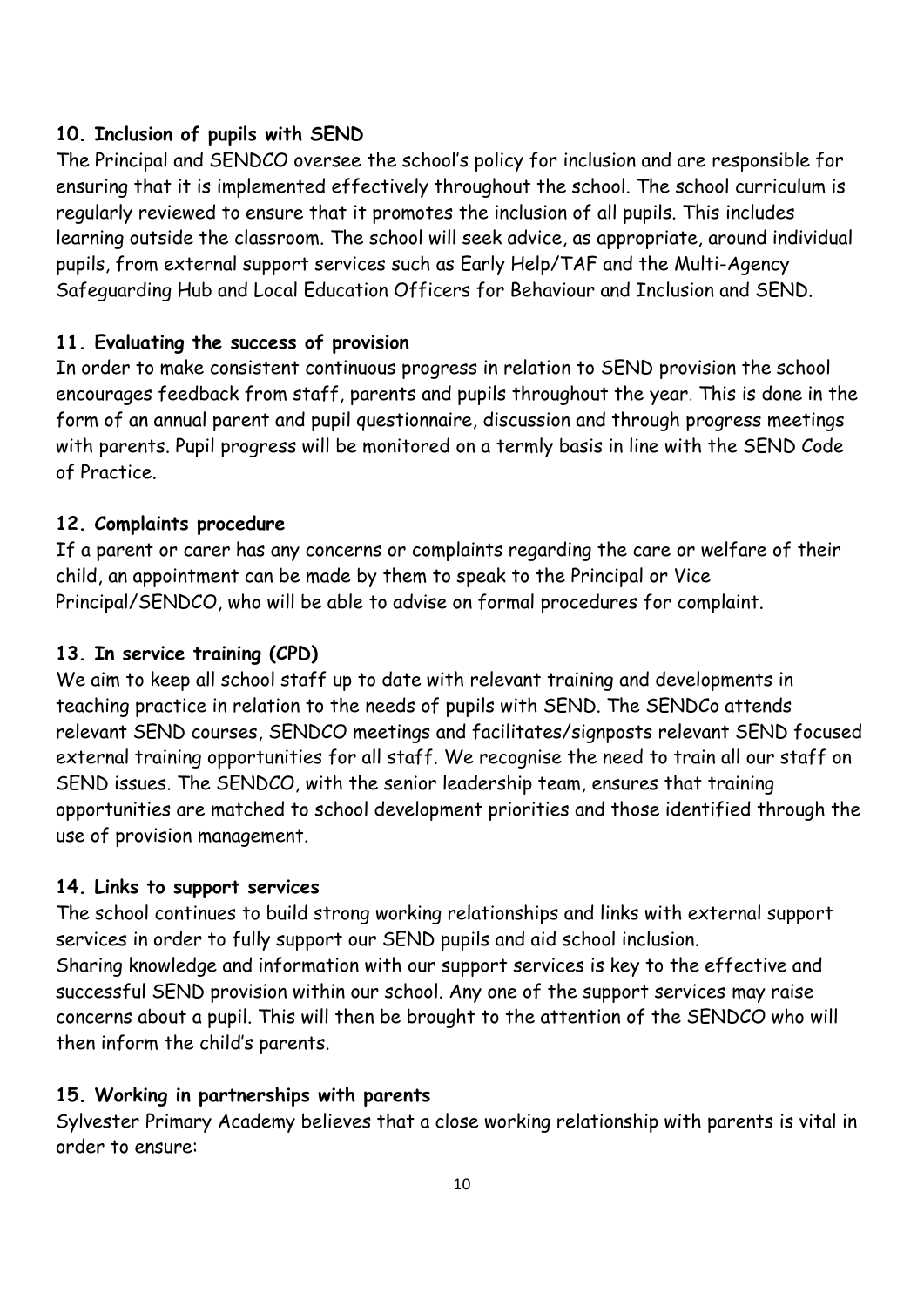a) early and accurate identification and assessment of SEND leading to appropriate intervention and provision

- b) continuing social and academic progress of children with SEND
- c) personal and academic targets are set and met effectively

In cases where more frequent regular contact with parents is necessary, this will be arranged based on the individual pupil's needs. The SENDCO may also signpost parents of pupils with SEND to the local authority Parent Partnership service where specific advice, guidance and support may be required.

If an assessment or referral indicates that a pupil has additional learning needs the parents and the pupil will always be consulted with regards to future provision. Parents are invited to attend meetings with external agencies regarding their child, and are kept up to date and consulted on any points of action drawn up in regards to the provision for their child. The school's SEND governor (Mr C Freeney) may be contacted in relation to SEND matters.

#### **16. Links with other schools**

The school works in partnership with the other schools in the local area. This enables the schools to build a bank of joint resources and to share advice, training and development activities and expertise.

#### **17. Links with other agencies and voluntary organisations**

Sylvester Primary Academy invites and seeks advice and support from external agencies in the identification and assessment of, and provision for, SEND. The SENDCo is the designated person responsible for liaising with the following:

- · Education Psychology Service
- · Behaviour Support
- · Social Care
- · Speech and Language Service (Class teacher also liaises)
- · TAF/Early Help
- · Specialist Outreach Services

In cases where a child is under observation or a cause for concern, focused meetings will be arranged with the appropriate agency.

#### **COVID 19 Restrictions**

Our SEND practice and policy will be implemented and adhered to within the restrictions of COVID 19. Collaborative working with families will be conducted remotely whenever possible and risk assessments and safety guidance will be implemented to when providing support for all our pupils with SEND. DfE Guidance 'Education, Health and Care Needs assessments and plans: guidance on temporary legislative changes relating to coronavirus (COVID-19)' (August